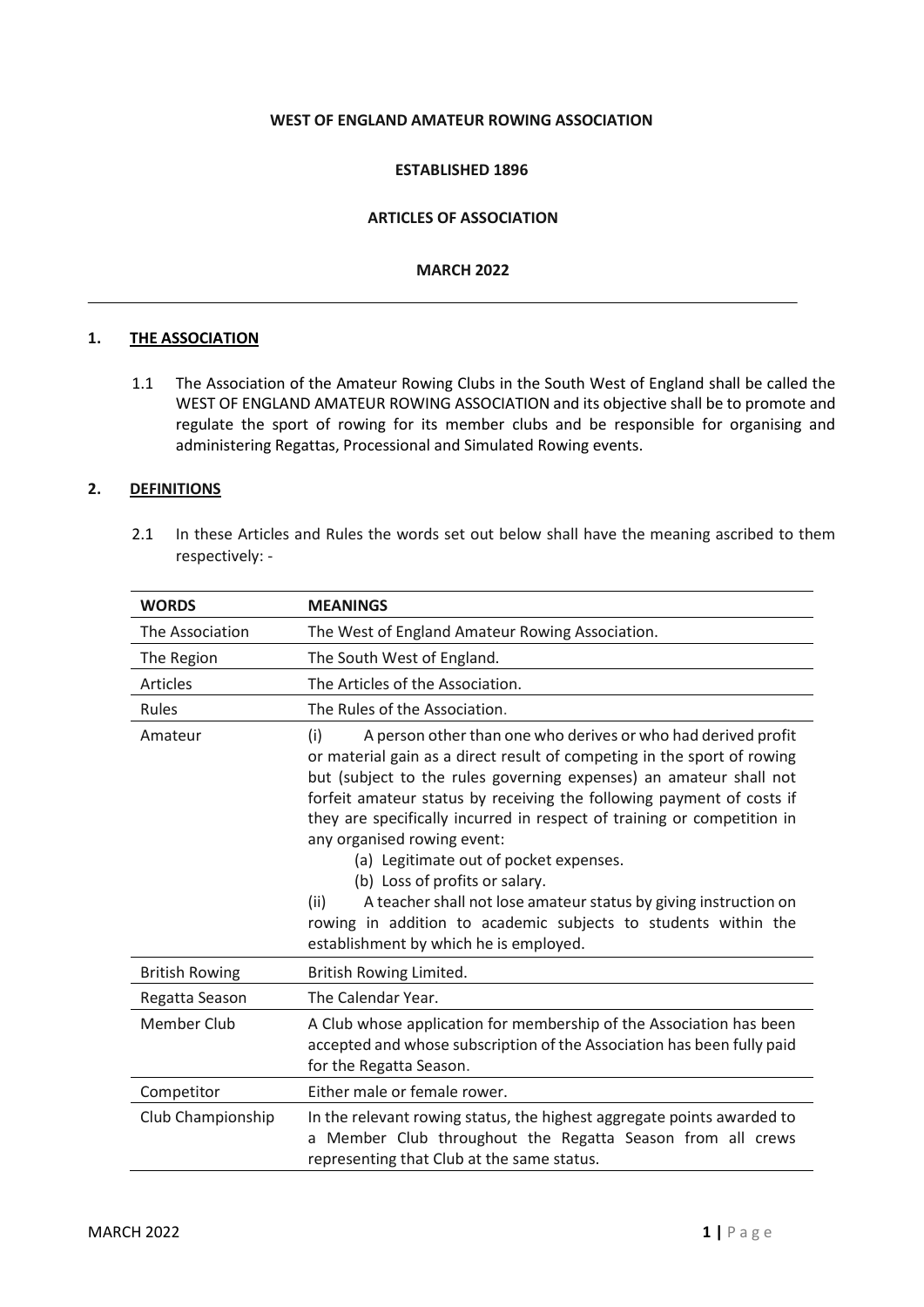| Crew Championship                 | In the relevant rowing status, the crew of a Member Club who gain the<br>highest total number of points throughout the Regatta Season at the<br>same status AND for the purpose of this definition 'crew' shall mean a<br>squad in which no more than six competitors shall compete in a season. |
|-----------------------------------|--------------------------------------------------------------------------------------------------------------------------------------------------------------------------------------------------------------------------------------------------------------------------------------------------|
| Crew of Elevated<br><b>Status</b> | A crew or competitor that is not eligible to row at the status originally<br>entered at a regatta due to qualifying wins or forced substitution that<br>occurred between the draw and the regatta.                                                                                               |
| <b>Composite Crew</b>             | A crew that shall comprise of rowers from any number of clubs.                                                                                                                                                                                                                                   |
| <b>Combined Crew</b>              | A crew made up of any combination of male and female competitors<br>that must include at least one male competitor, qualifying for any<br>junior (J18 & under) fours and quadruple sculls event.                                                                                                 |
| <b>Mixed Crew</b>                 | An equal number of male and female rowers.                                                                                                                                                                                                                                                       |
| Coxswain                          | The minimum age for a coxswain to participate in any event shall be 12<br>years on the day of the event.                                                                                                                                                                                         |
| Regatta                           | An organised group of events in which the result of each race is<br>determined by the order in which the boats are placed at the finish.                                                                                                                                                         |
| Regatta Committee                 | A Committee formed by a Member Club or a district for the<br>organisation of a Regatta or other race meeting to which the rules<br>apply.                                                                                                                                                        |
| <b>Executive Committee</b>        | The Committee of management of the Association formed pursuant to<br>Article 10.1.                                                                                                                                                                                                               |
| Umpire                            | One who is qualified by examination as approved by British Rowing,<br>Scottish Rowing, Welsh Rowing or FISA and is licensed to umpire at<br>Regattas.                                                                                                                                            |
| <b>Trainee Umpire</b>             | A person adopted by the Regional Umpires Commission undergoing<br>training as an Umpire under the direct supervision of a qualified Umpire<br>holding one of the aforementioned licenses.                                                                                                        |

2.2 And words importing the singular number only shall include the plural and vice versa and words importing the masculine gender shall be construed as importing the female gender except where the contrary appears.

## 3. **MEMBERSHIP**

- 3.1 Any Rowing Club whose members conform to the Amateur definition shall be eligible for membership of the Association on payment of a Subscription Fee, the amount of which shall be decided by the Association at a General or Special Meeting.
- 3.2 Application for the membership which shall be accompanied by one year's subscription (returnable if the application is refused) shall be submitted to the Secretary of the association at least 14 days before any General Meeting of the Association.
- 3.3 Any Member Club whose subscription is not paid by the FIRST DAY OF APRIL in any year shall forfeit any rights it may have to vote at subsequent meetings of the Association until payment of all outstanding subscriptions have been received by the Treasurer of the Association. Until all outstanding subscriptions have been so received no member of such a Club shall be allowed to compete in any Regatta, Championship race or other event rowed under the rules either under the name of that Club or as an individual.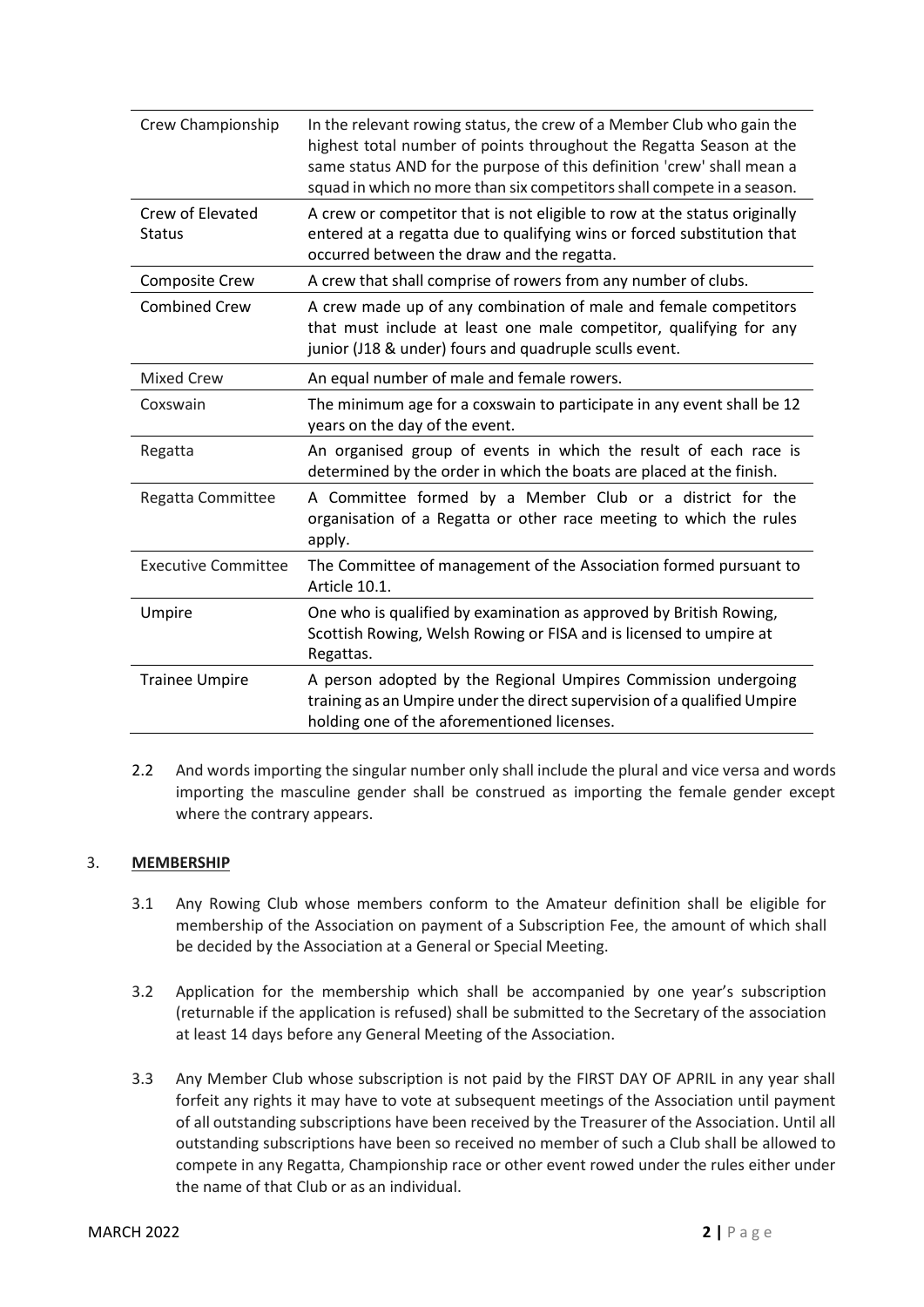## **4. FINANCE**

- 4.1 The Association shall be financed , in addition to the Annual Subscription, by means that shall be decided upon at the Annual General Meeting and may include a levy on each entry at every rowing event held under the Rules , the amount of which together with the entry fee for events to be held under the Rules for the forthcoming Regatta Season shall be determined at the Annual General Meeting on a notice of motion proposed by the Finance Sub-Committee or if none by the Executive Committee and any such levy or other payment shall be paid to the Treasurer of the Association no later than 28 days after the date of the invoice. The Finance Committee shall have the power to apply, at its discretion, a late payment surcharge of 10% of the value of the invoice on any sums not paid by due date.
- 4.2 The Accounting Year of the Association shall be from the 1st January to the 31st December or such period as the Association may from time to time decide at a General Meeting and a copy of the Income and Expenditure Account and the Balance Sheet for the previous Accounting Year shall be sent to every Member Club within 28 days of the Annual General meeting.

## **5. MEETINGS**

- 5.1 The Annual General Meeting of the Association shall be held in February of each year for the purpose of electing the Officers of the Association, the adoption of the Accounts of the Association and for such other business as may be appointed in accordance with the Articles and Rules.
- 5.2 At least two other General Meetings shall be held in every Calendar Year of which one shall be at the start of the Regatta Season and another at the end of the regatta Season.
- 5.3 Special Meetings may be convened by Officers of the Association or by two or more Member Clubs on giving notice in writing to the Secretary of the Association. The only business to be discussed at such a Meeting shall be the business set out in the notice convening the Meeting.
- 5.4 Notice convening any General Meeting or Special Meeting of the Association shall be given in writing by the Secretary of the Association to the Member Clubs not less than 14 clear days nor more than 28 clear days before the date of such Meeting except for disciplinary matters to be considered under Article 12 in which case a Special Meeting of the Association shall be convened within 14 days of receipt of the first notification of any such allegation.
- 5.5 The persons entitled to attend all General and Special Meetings of the Association are the Officers of the Association, the Club Delegates, the British Rowing Regional Chairman and any observer.
- 5.6 Delegates from a majority of the Member clubs entitled to attend and vote shall form a quorum at any General or Special Meeting.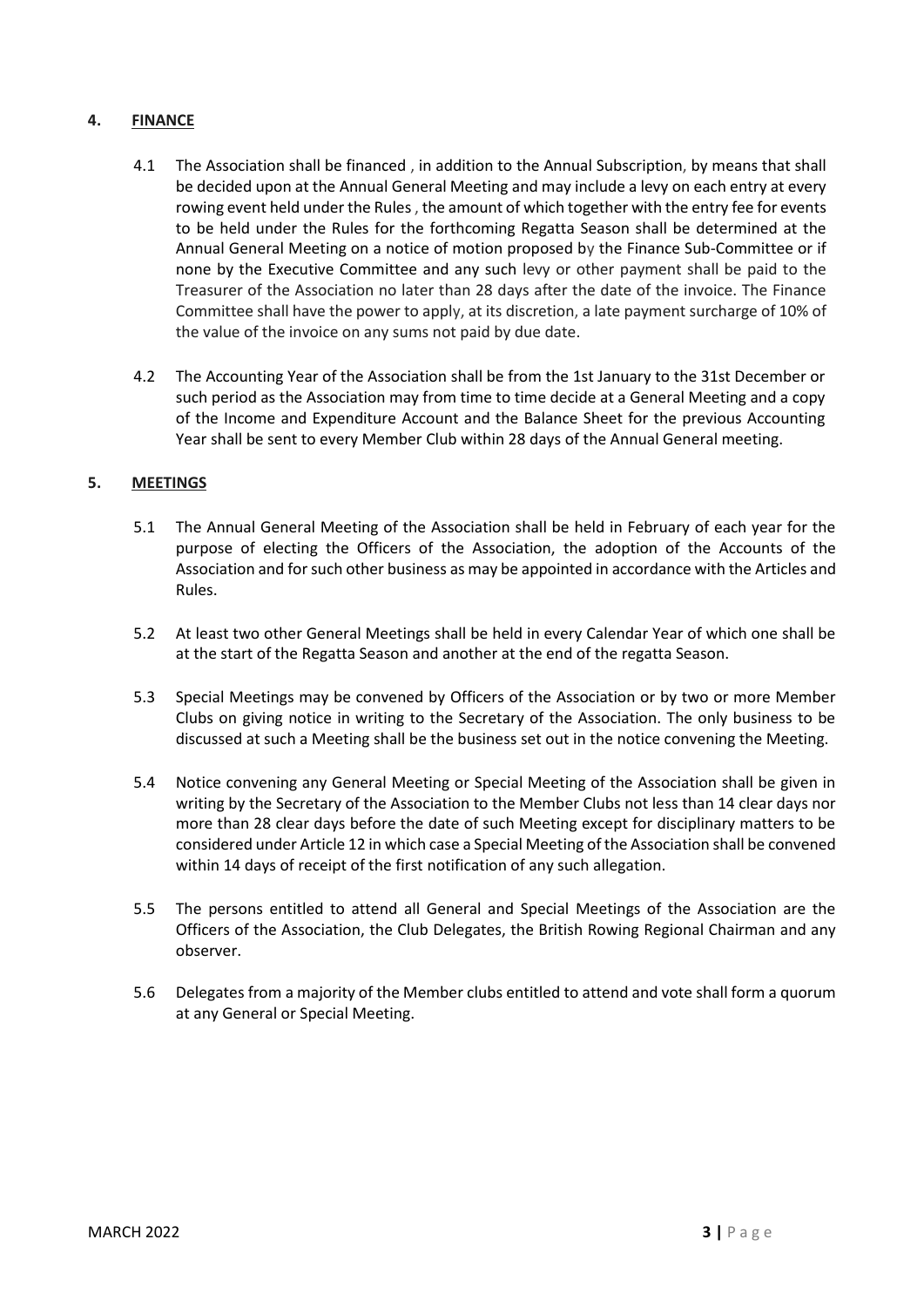## **6. CLUB DELEGATES**

- 6.1 Member Clubs shall be the only Clubs entitled to vote at any Meeting of the Association Clubs who hold Membership by virtue of associate Membership of a Member Club shall not be entitled to send Delegates or to vote.
- 6.2 Voting on all resolutions of the Association shall be on a show of hands and each Member Club entitled to vote may have one vote. Only a Member Club having a right to vote who is represented at the Meeting at which the vote is to be taken may use its vote, but if such a Club is unable to be represented at the Meeting at which it wishes to exercise its right to vote it may appoint the Secretary of the Association, or the Delegate of another Club to cast its vote, provided that such authority and direction is given in writing to the Association Secretary or other Club as the case may be. Such direction may be general or specific. The absent Club shall not be counted in the numbers to form a quorum for that meeting.

# **7. VOTING**

- 7.1 Each Member Club may appoint two delegates who shall represent the Club at all Meetings of the Association, other than meetings of the Executive Committee, for the ensuing year from the Annual General Meeting, such appointment to be notified to the Secretary of the Association on or before the Annual General Meeting.
- 7.2 Each Member Club may cancel the appointment of any delegate and appoint another in his or her place, at any time during the year of appointment on giving notice in writing to the Secretary of the Association. If a Club Delegate is unable to attend a Meeting of the Association, the Member Club may appoint a substitute in his place, such substitutes having the same rights as the Delegate he replaces.

## **8. REGATTA DELEGATES**

8.1 Where no Rowing Club exists in a location in which a Regatta Committee wishes to run a Regatta under the Rules, the Regatta Committee may appoint a Delegate to the Association, who may take part in the discussion appertaining to the Regatta, but may not vote.

## **9. BRITISH ROWING**

- 9.1 The British Rowing West Regional Chairman shall be entitled to attend all Meetings of the Association and may take part in any discussion but shall have no voting rights unless authorised by his club to cast the clubs vote as a Substitute Club Delegate.
- 9.2 British Rowing National or Delegated officers may attend all Meetings of the Association by invitation and may take part in any discussion but have no voting rights.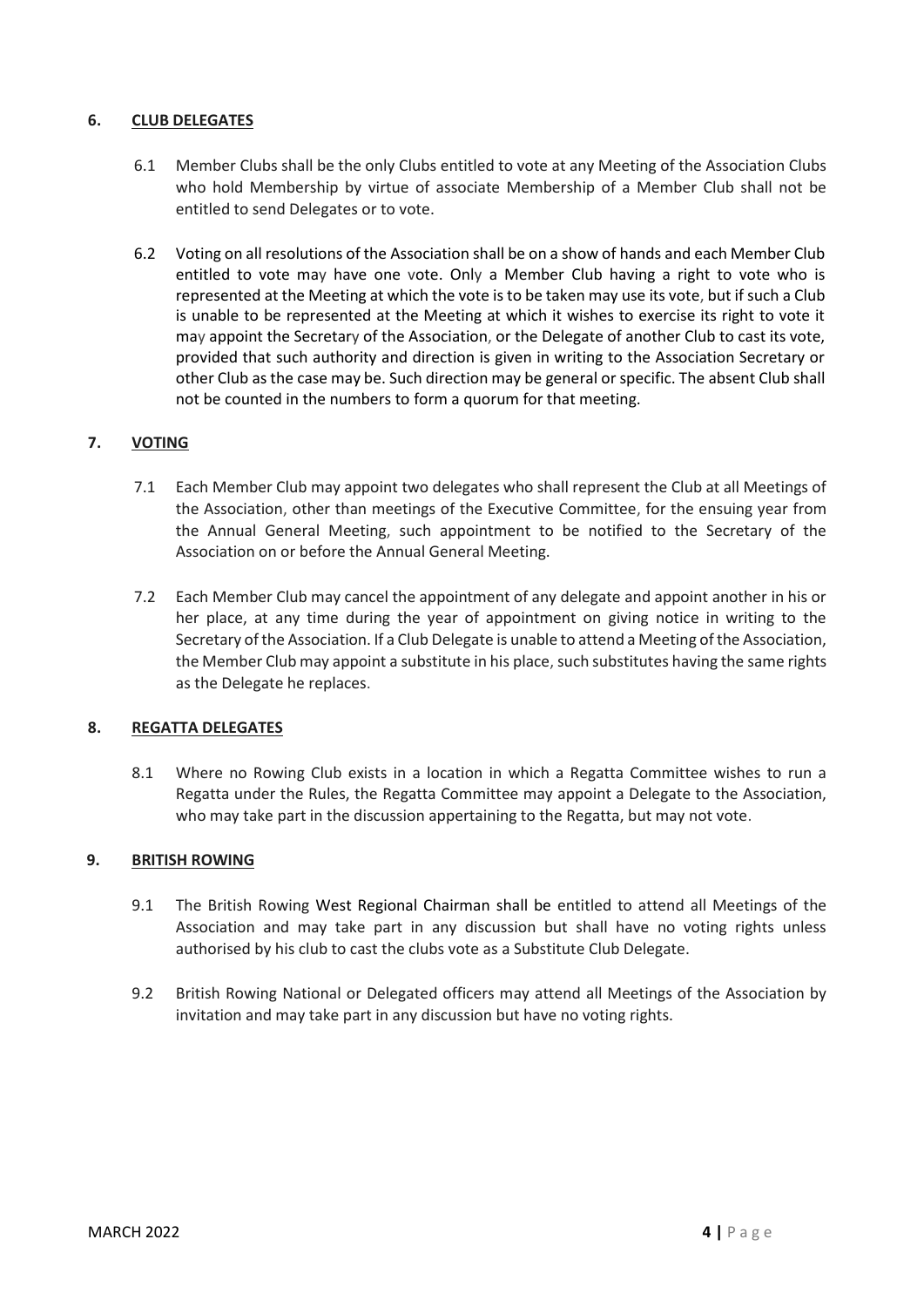## **10. EXECUTIVE COMMITTEE**

- 10.1 The Management of the Association shall be carried out by an Executive Committee which shall consist of the following Officers: -
	- (a) President
	- (b) Chairman
	- (c) Vice-Chairman
	- (d) Secretary
	- (e) Treasurer
	- (f) Registration Secretary
	- (g) Coaching Representative
	- (h) Compliance Officer
	- (i) Regatta Secretary Chairman
	- (j) Umpires Panel Chairman
	- (k) Rowing Safety Advisor
	- (l) Chairman of Sub-Committees
- 10.2 The quorum for all Meetings of the Executive Committee shall be four.
- 10.3 The appointment of the Officers and their respective duties shall be as follows:
	- (a) **PRESIDENT** Appointment shall be at the Annual General Meeting for one year by the nomination of the Member Clubs in turn, the order of which shall be determined from time to time by the Association. The President will chair the Annual General Meeting.
	- (b) **CHAIRMAN** Nominations in writing for the office of the Chairman for the ensuing year following the Annual General Meeting duly proposed and seconded by two Member Clubs and signed by the person so nominated to indicate his or her acceptance shall be submitted to the Secretary by the first day of January before the Annual General Meeting , the appointment shall commence at the Annual General Meeting, for one year by a simple majority vote and the holder of the office shall be eligible for re-election annually at the Annual General Meeting for a period of not more than five consecutive years unless at the end of such period or at the end of each successive year thereafter no other nominations shall have been received by the Secretary. The Chairman shall take the chair at all Meetings of the Executive Committee and the Association other than the Annual General meeting (except in the absence of the President).
	- (c) **VICE-CHAIRMAN** Appointment shall be at the Annual General Meeting for one year. The Vice-Chairman shall take the chair at all Meetings of the Executive Committee and the Association (other than the Annual General Meeting) in the absence of the Chairman and shall take the chair at the Annual General Meeting in the absence of the Chairman and the President.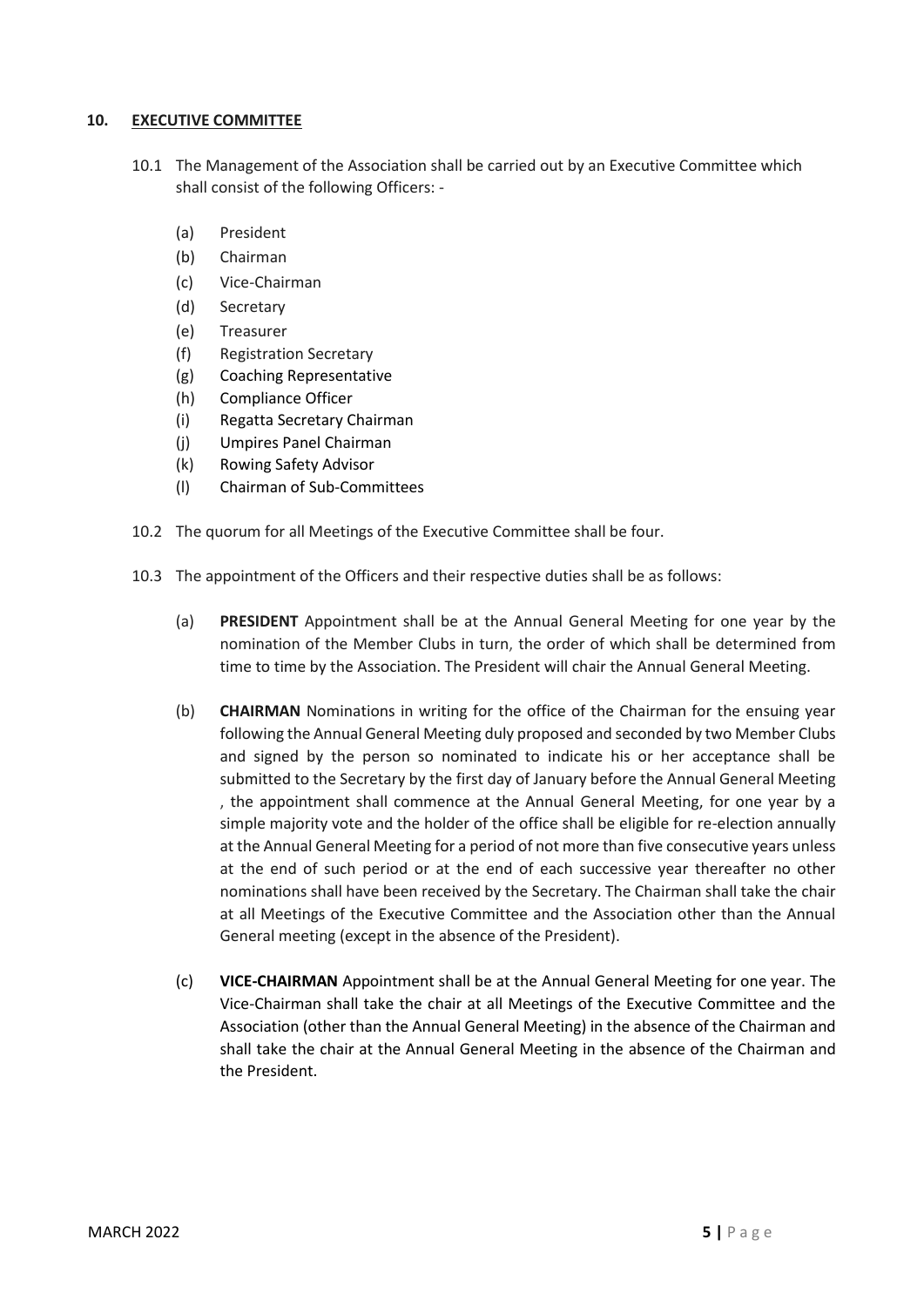- (d) **SECRETARY** Appointment shall be at the Annual General Meeting for one year by a simple majority vote and shall be eligible for re-election at each Annual General Meeting. The Secretary's duties include issuing of all notices of Meetings, recording of the Minutes of all Meetings of the Association and the Executive Committee, dealing with the correspondence of the Association and recording the results of all rowing events held under the Rules and compiling Association Championship results.
- (e) **TREASURER** Appointment shall be at the Annual General Meeting for one year by a simple majority vote and shall be eligible for re-election at each Annual General Meeting. The Treasurer's duties shall include the maintenance of proper books of accounts and record of all financial matters of the Association and the preparation of an Annual Statement of the Income and Expenditure and Balance Sheet.
- (f) **REGISTRATION SECRETARY** Appointment shall be at the Annual General Meeting for one year by a simple majority vote and shall be eligible for re-election at each Annual General Meeting. The Registration Secretary's duties shall include maintaining a record of the status of all rowers and the ages of coxswains who are members of Member Clubs.
- (g) **COACHING REPRESENTATIVE** Appointment shall be made at the Annual General Meeting for one year by a simple majority vote and shall be eligible for re-election at each Annual General Meeting. The Coaching Representatives duties shall include: the development of a coaching education programme and network, working with the British Rowing Education and Training Manager. Also, to identify suitable venues for workshops and promote subsequent events in the region. The appointed Representative shall also assume a similar role within the West Regional Rowing Council and represent the region on the BR National Coaching Committee.
- (h) **COMPLIANCE OFFICER** Appointment shall be made at the Annual General Meeting for one year by a simple majority vote and shall be eligible for re-election at each Annual General Meeting. The Compliance Officers duties include: ensuring that all fairness and equality rules are applied at all opportunities for example, but not limited to, when applying or amending rules, when hosting meetings and other events. The Compliance Officer can also act as a sign poster for enquiries and may act as mediator for unresolved disputes if requested.
- (i) **REGATTA SECRETARY CHAIRMAN** Appointment shall be made at the Annual General Meeting for one year by a simple majority vote and shall be eligible for re-election at each Annual General Meeting. The Regatta Secretaries duties include: collating regatta dates, reporting to and from Regatta Secretaries of any anomalies resulting from events and to advise the association's delegates. Ensure compliance of the association's rules as applied to regattas and other events. Produce and update the WEARA regatta entry form.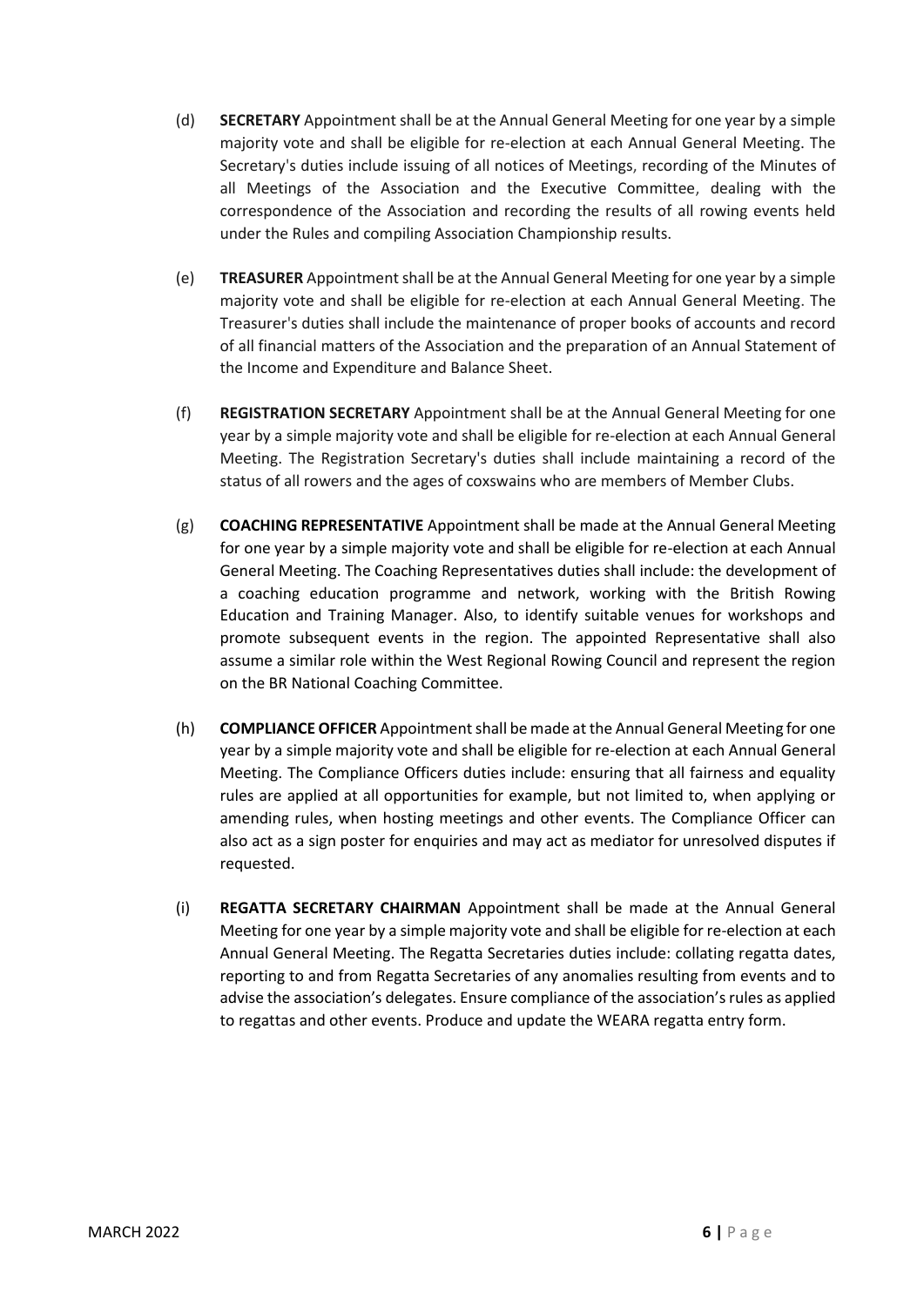- (j) **UMPIRES PANEL CHAIRMAN** Appointment shall be made at the Annual General Meeting for one year, the appointment being offered in rotation to the longest serving member of that Sub-Committee. The Umpires Panel Chairman is responsible for planning, organising and administering training and licencing of umpires as well as maintaining and developing a high standard of umpiring practice. The Umpires Panel Chairman will arrange a Spring seminar prior to the first regatta for all WEARA umpires and produce an Umpire allocation list for the forthcoming regattas. The Umpires Panel Chairman will arrange an end of season meeting with Panel members to discuss any issues that may have arisen during the season and produce a report for the autumn delegate's meeting. The appointed Chairman shall also assume a similar role within the West Regional Rowing Council and represent the region on the BR National Umpires Committee.
- (k) **ROWING SAFETY ADVISOR** Appointment shall be made at the Annual General Meeting for one year by a simple majority vote and shall be eligible for re-election at each Annual General Meeting. The Rowing Safety Advisors (RSA) duties, an advisory role, include liaising with the RSA's of clubs offering advice regarding safety messages from British Rowing and also to note local safety issues. To review and comment on incident forms submitted, safety plans for events and to annually review the mandatory British Rowing annual safety audits submitted by clubs. The appointed RSA shall also assume a similar role within the West Regional Rowing Council and represent the region on the BR National Safety Committee.
- (l) **CHAIRMAN OF SUB-COMMITTEES** With the exception of the Chairman of the Finance Sub-Committee and the Umpires Sub-Committee, appointment shall be by the Sub-Committee formed by the Association and shall remain in office for the duration of that Sub-Committee unless terminated by earlier retirement or cessation of membership of a Member Club. The Chairman of the Finance Sub-Committee shall be the Treasurer for the time being of the Association.

# **11. SUB-COMMITTEES**

- 11.1 The Association may, at its discretion, form Sub-Committees to consider and report on specific matters which from time to time may be required by the Association and for the purpose of such report set out terms of reference of each Sub-Committee. Sub-Committees are accountable only to the Association.
- 11.2 The reports, comments, proposed amendments and recommendations of Sub-Committees shall be sent to all Member Clubs in sufficient time to enable them to consider and instruct their Delegates accordingly.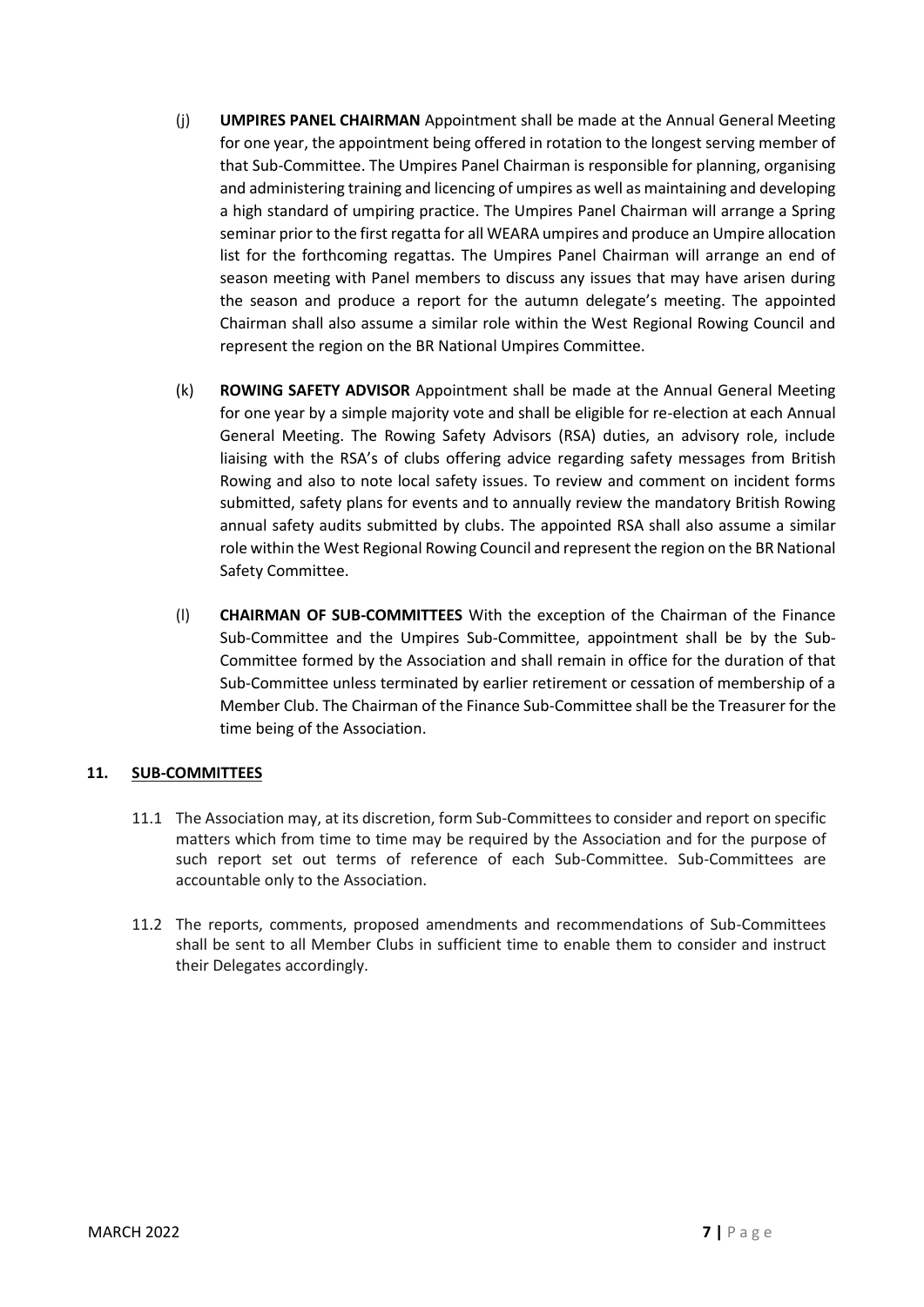## **12. DISCIPLINE**

- 12.1 Member Clubs, of whom any member or members bring the sport into disrepute, shall take such action as may be directed by the Association. If the Association shall at any Special or General Meeting consider any such allegation against any person or persons, he or they shall be entitled to be present and address the Meeting. If the Association decides the sport has been brought into disrepute it may take such disciplinary steps as it thinks fit, including the refusal of such person or persons to enter events held under the Rules and the suspension of the Club of which such persons are members from Membership of the Association. All resolutions passed under this Article shall require a two-thirds majority vote taken in accordance with the voting procedures set out in these Articles.
- 12.2 Should the action of an Official Umpire at a regatta be considered to be inappropriate or likely to bring the sport into disrepute the evidence of such an incident shall be presented in writing to the Chair of the Umpires Panel by a Member Club within 7 days of the regatta. The Chair will meet with at least two other members of the Panel of Umpires within 14 days of receipt of the evidence to consider the case. The Chair of the Umpires Panel will invite the Umpire in question to a review meeting with at least two Panel members. The action taken following the review meeting will be either:
	- a) Do Nothing Insufficient evidence presented to take further action.
	- b) Advise the Umpire in question, in writing, that the actions reported are not acceptable and a Conduct Warning is issued.
	- c) Two Conduct warnings within a three-year period will result in the Umpire's license being revoked.
	- d) The Member club which lodges the complaint will be advised of the outcome of the review within 7 days of the panel decision.
	- e) In the event the complaint is against the Chairman of the Panel of Umpires the Panel Member with longest membership of the Panel will lead the proceedings.

If the member club is not satisfied with the outcome, they may appeal to the WEARA Executive to review.

## **13. LIFE MEMBERS**

13.1 Life Members may be appointed at any Meeting of the Association. They shall be entitled to attend all Meetings of the Association and may take part in any discussions, but shall have no voting power unless authorised by their Club to cast the Club vote as a Substitute Delegate.

## **14. AMENDMENT OR ADDITION OF ARTICLES AND THE MAKING OF RULES**

14.1 The Association shall have the power to make such Rules as it thinks desirable for the regulation and management of Regattas within the Region.